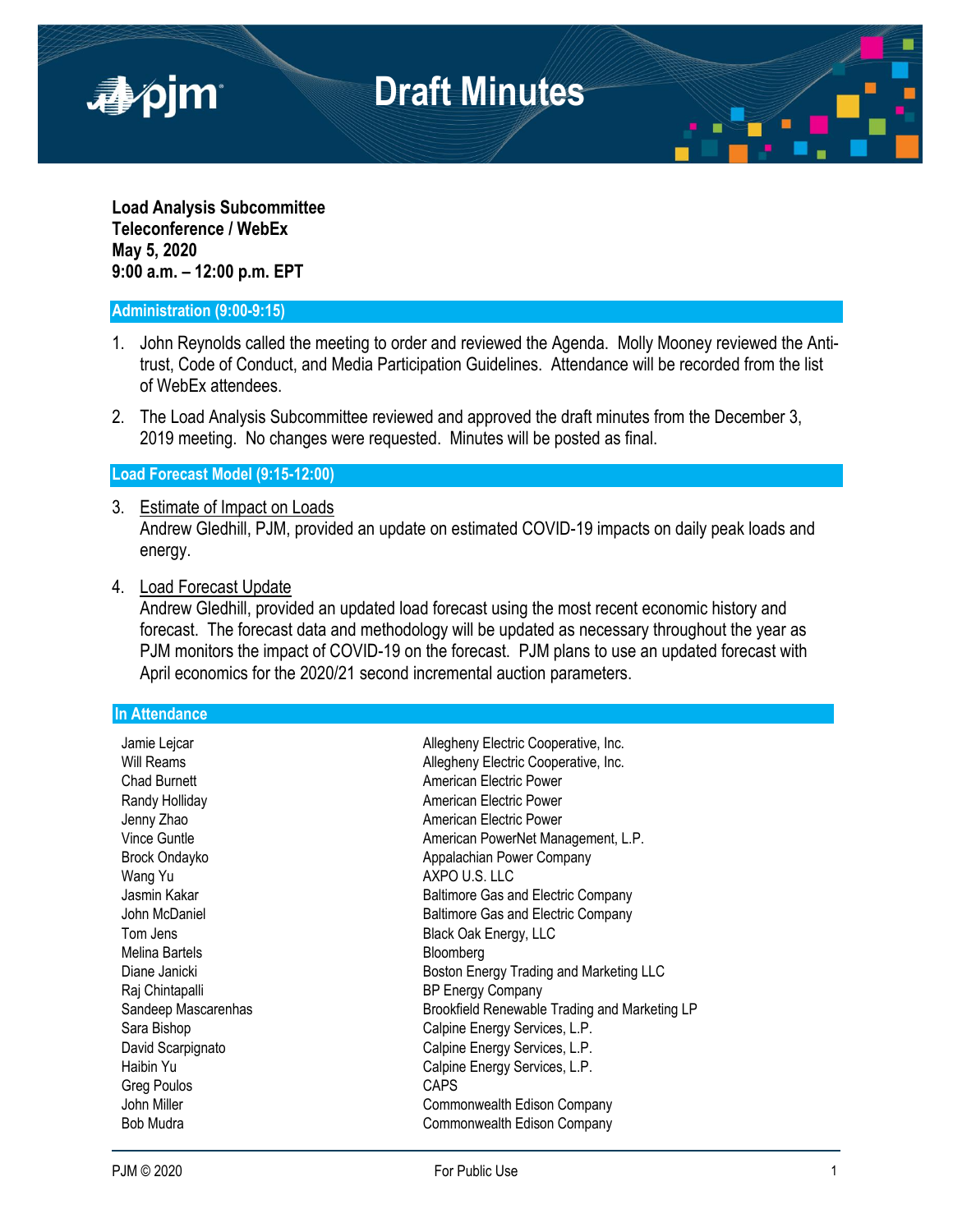



Rehan Gilani **Conedison Energy, Inc.** ConEdison Energy, Inc. David Lawson **CPV Fairview, LLC** David Hastings **Dhast Co.** Dhast Co. Paul Sotkiewicz Jeffrey Tomich EE News Bram Wilson **EFW Corporation** Tom Hyzinski GT Power Group Rory Sweeney GT Power Group Jeff Whitehead GT Power Group Hamid Kazerooni **Invenergy**, LLC Brian Armstrong Leidos Kevin O'Brien **Leidos** John Hyatt **Monitoring Analytics** Monitoring Analytics Jeremy Abramowitz **Monitoring Analytics**, LLC

Guy Filomena **Customized Energy Solutions, Ltd.** Lynn Horning **Customized Energy Solutions, Ltd.** Carl Johnson Customized Energy Solutions, Ltd. Jonathan Sasser **Customized Energy Solutions, Ltd.** Michael Russ **Dayton Power & Light Company (The)** Joe DeLosa DE Public Service Commission Dimitar Kozhuharov Delaware Public Service Commission Amy Willey Delaware Public Service Commission Jim Davis **Dominion Energy Marketing, Inc.** Mariah Mitchell **Mariah Mitchell** Dominion Virginia Power Abhijit Rajan **Dominion Virginia Power** karim Siamer **Dominion Virginia Power** Jason Cox Dynegy Power Marketing, Inc. Chuck Dugan East Kentucky Power Cooperative, Inc. Sally Witt Sally Witt Eastern Kentucky Power Cooperative, Inc. E -Cubed Policy Associates Malcolm Ainspan **Energy Curtailment Specialists, Inc.** Jason Barker Exelon Business Services Company, LLC Sharon Midgley Exelon Business Services Company, LLC Russel Schiefer **Exelon Generation Co., LLC** Marie Rinkoski **Exelon** Generation Company Meghan Jurica **First Energy Corporation** Deb Kanner **First Energy Corporation** Jim Benchek FirstEnergy Solutions Corp. Lou D'Alessandris **Exercise Exercise Exercise Activity** FirstEnergy Solutions Corp. Melanie Grant **FirstEnergy Solutions Corp.** Melanie Mancuso **FirstEnergy Solutions Corp.** Christopher Moravec **FirstEnergy Solutions Corp.** Kurt Schneider **FirstEnergy Solutions Corp.** Emma Nix Gabel and Associates Dave Johnston **Indiana Utility Regulatory Commission** Sean Powers **Linde Energy Services**, Inc. Megan Wisersky **Madison** Gas and Electric Kathleen Wehnes **Maryland Public Service Commission** David Mabry **David Mabry** McNees Wallace & Nurick LLC Kevin Murray **McNees** Wallace & Nurick LLC